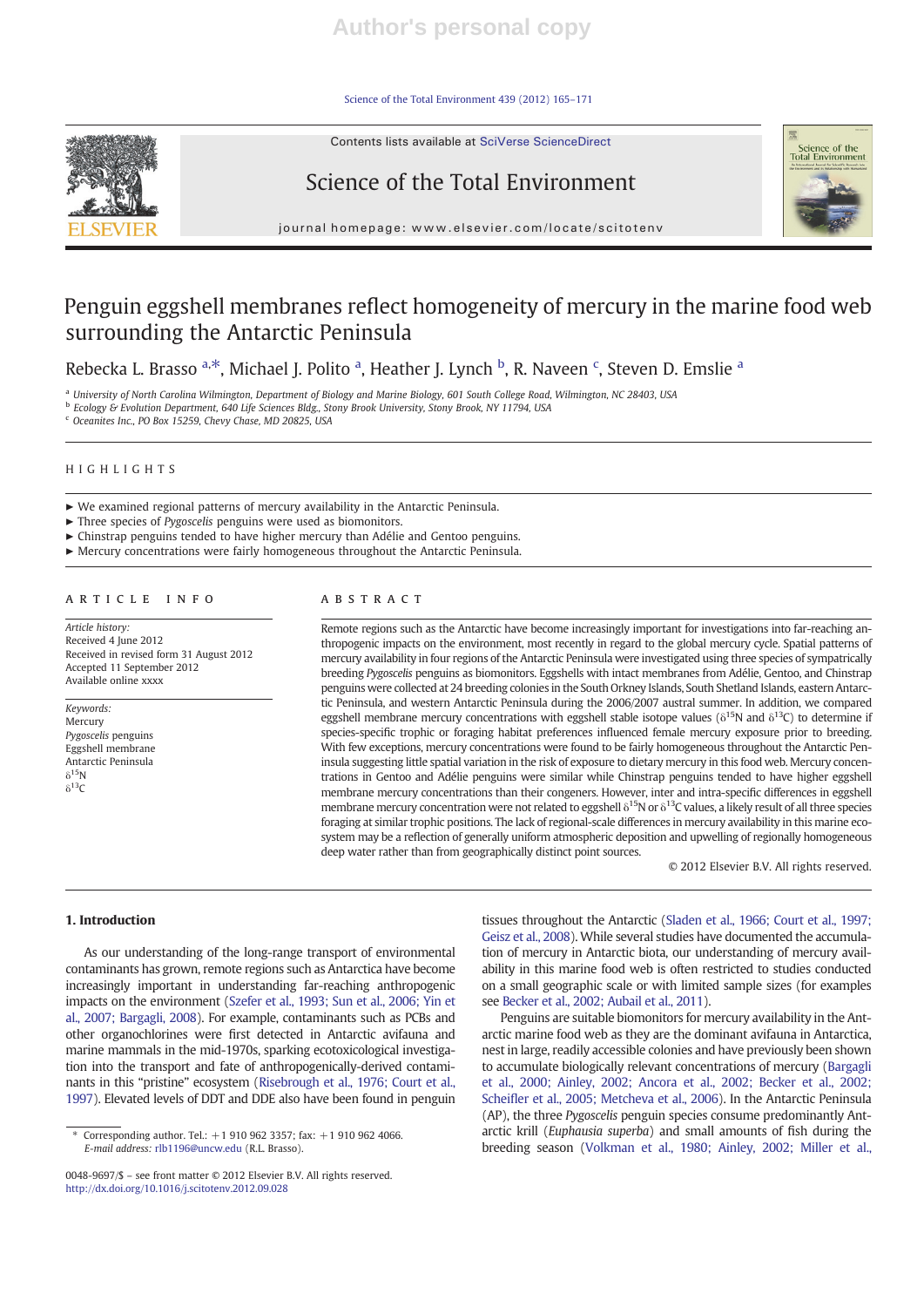2010). Antarctic krill are the dominant primary consumers in this food web, occupy a lower trophic level, and generally have lower tissue mercury concentrations in comparison to most penguin prey fish species (Rau et al., 1992; Barrera-Oro, 2002; Brasso et al., 2012). However, a recent study using stable isotope analysis of eggshell suggests the pre-breeding diet of Gentoo (Pygoscelis papua) and Adélie (P. adeliae) penguins can contain a significant proportion of fish (Polito et al., 2011a). Thus these species may be foraging at a higher trophic level and at a more elevated risk of exposure to mercury than data on breeding season diet alone would suggest. In addition, species-specific differences in foraging preferences may also play a significant role in mercury exposure. While Adélie and Chinstrap (P. antarctica) penguins are both migratory during the winter, the latter species tends to feed on more mesopelagic fish (primarily in the family Myctophidae; Miller and Trivelpiece, 2008) whereas Adélie penguins feed on offshore pelagic fish (primarily in the family Notothenidae; Karnovsky, 1997). In contrast, Gentoo penguins typically remain close to their breeding colonies year round and forage in nearshore benthic habitats (Williams, 1995; Ainley, 2002; Miller et al., 2009). Even so, risk of exposure to mercury could be independent of foraging behavior, trophic position or habitat use as environmental conditions vary among breeding colonies and wintering areas due to factors such as ocean circulation, coastal currents and bottom topography which could ultimately lead to spatial heterogeneity of mercury availability.

The purpose of the present study was to investigate inter-species and spatial patterns of mercury availability across the AP using eggshell membrane samples from three species of sympatrically breeding Pygoscelis penguins. Though most studies utilize homogenized albumen and yolk to determine the mercury concentration of an egg (as an indicator of female dietary mercury exposure; Evers et al., 2003), the accessibility and transport of whole eggs at penguin colonies can be logistically impractical while eggshells with intact membranes are abundant and easy to collect. Further, eggshell and eggshell membrane have been shown to reliably document differences in dietary mercury exposure in female birds (Morera et al., 1997; Akearok et al., 2010; Brasso et al., 2012). When utilizing eggshell membrane from these species it was important to consider the timing of egg laying relative to dietary uptake of mercury to accurately interpret the source of the mercury signature. The mercury concentration in egg tissues of Adélie and Chinstrap penguins reflects stored energy reserves rather than recent dietary uptake as these species spend the winter at sea and fast for ≤2 weeks during migration and prior to egg laying (Astheimer and Grau, 1985; Trivelpiece and Trivelpiece, 1990). Thus, mercury concentration in egg tissues in these two species are reflective of late-winter, pre-breeding dietary exposure to mercury while mercury signatures from non-migratory Gentoo penguins, only fasting for approximately 5 days prior to egg laying (Trivelpiece and Trivelpiece, 1990; Davis and Renner, 2003), are more reflective of mercury availability at the breeding colony. Therefore, the use of all three species as biomonitors allows the investigation into mercury exposure near breeding colonies as well as winter exposure at sea.

Our study had two main objectives: (1) to examine spatial patterns of mercury availability in the AP by comparing intraspecific mercury levels in Pygoscelis penguins breeding in the South Orkney Islands, South Shetland Islands, and the eastern and western AP, and (2) to assess interspecific differences in dietary mercury exposure. To complement these objectives, we compared eggshell membrane mercury concentrations to eggshell stable isotope values to determine if spatial and/or speciesspecific variation in *Pygoscelis* penguin trophic position ( $\delta^{15}N$ ) and foraging habitat ( $\delta^{13}$ C) influences female mercury exposure prior to breeding.

#### 2. Methods

#### 2.1. Study site and sample collection

Eggshells were collected from 24 Adélie, Chinstrap, and Gentoo penguin colonies throughout the AP during the austral summer of 2006/2007 (November 2006 to February 2007). The AP can be divided into four geographic regions across which the ranges of these three penguin species overlap: the South Orkney Islands, South Shetland Islands, the eastern AP and western AP (Fig. 1, Table S1). Samples were collected by researchers aboard the National Geographic Endeavor tour ship and several field stations in the AP; approximately 10–20 eggshells from hatched, depredated, or abandoned eggs were opportunistically collected from each species in a given breeding colony. In mixed species colonies, only eggshells found in close proximity to nests in single species areas of the colony were collected to ensure accurate identification. Eggshells were cleaned of organic debris in the field using a toothbrush and water then air dried and stored in individually labeled plastic bags until preparation for mercury and stable isotope analyses.

#### 2.2. Mercury analysis

In preparation for mercury analysis, approximately 0.20 g of membrane was removed from each eggshell by soaking a large fragment of the eggshell in deionized water and using a stainless steel scalpel to completely separate the membrane from the shell. The eggshell membrane was scrubbed with a toothbrush and deionized water to remove any remnants of albumen or yolk to ensure an accurate mercury signal from this tissue. All eggshell membranes were allowed to air dry under a fume hood for 24 h and stored in Ziploc bags until mercury analysis.

Eggshell membranes were analyzed for total mercury via atomic absorption spectrophotometry on a Direct Mercury Analyzer DMA-80 at the College of William and Mary (Williamsburg, VA, USA). Because nearly all mercury in avian eggs is present in the form of methylmercury, a measurement of total mercury concentration was used as a proxy for this highly bioavailable form (Bond and Diamond, 2009). Each set of 20 samples analyzed was preceded and followed by two method blanks, a sample blank, and two samples each of standard reference material (DORM-3, DOLT-4; fish protein, and dogfish liver certified reference materials, respectively, provided by National Research Council Canada). Total mercury concentrations are reported as parts per million (ppm) fresh weight (fw). Mean percent recoveries for standard reference materials were  $95.0 \pm 2.9$ % (DORM-3) and  $96.8 \pm 2.3$ % (DOLT-4). The relative percent difference between 26 pairs of duplicate samples was  $0.69+$ 0.54%. Detection limit of the assay was 0.005 ng mercury.

## 2.3. Stable isotope analysis

We added eggshell stable isotope values ( $\delta^{13}$ C and  $\delta^{15}$ N) from Chinstrap penguins to an existing dataset of Adélie and Gentoo penguin eggshell stable isotope values to complement the results of our mercury analysis (see Polito et al., 2011a). The organic fraction of penguin eggshell reflects the same dietary signature as eggshell membrane and is thus a suitable tissue for comparison with eggshell membrane mercury concentration (Polito et al., 2009).

Prior to stable isotope analysis eggshell membranes were removed from the shell using a Dremel tool with a sanding attachment. Eggshells were rinsed in distilled water, cleaned of remaining surface debris, and ground to a powder using an analytical mill. Eggshells were acidified prior to analysis to remove carbonates by dissolving ~10 mg of cleaned eggshell in a silver capsule through titration with five 20 μl aliquots of 6 N HCl. Acidified samples were stored at room temperature under a fume hood for 24 h, then dried for at least 48 h in an oven at 60 °C. Acidified samples were not rinsed prior to drying and isotopic analysis to avoid biasing  $\delta^{15}N$  values (Jacob et al., 2005). The mean C:N value of acidified eggshells was  $3.8 \pm 0.2$ , which closely approached the assumed C:N value for pure protein of 3.7 (Fry et al., 2003).

Approximately 5 mg of eggshell was loaded into tin cups, flashcombusted, and analyzed for  $\delta^{15}N$  and  $\delta^{13}C$  through an interfaced Thermo Delta V Plus continuous-flow stable isotope ratio mass spectrometer. Raw δ values were normalized on a two-point scale using depleted and enriched glutamic acid standard reference materials United States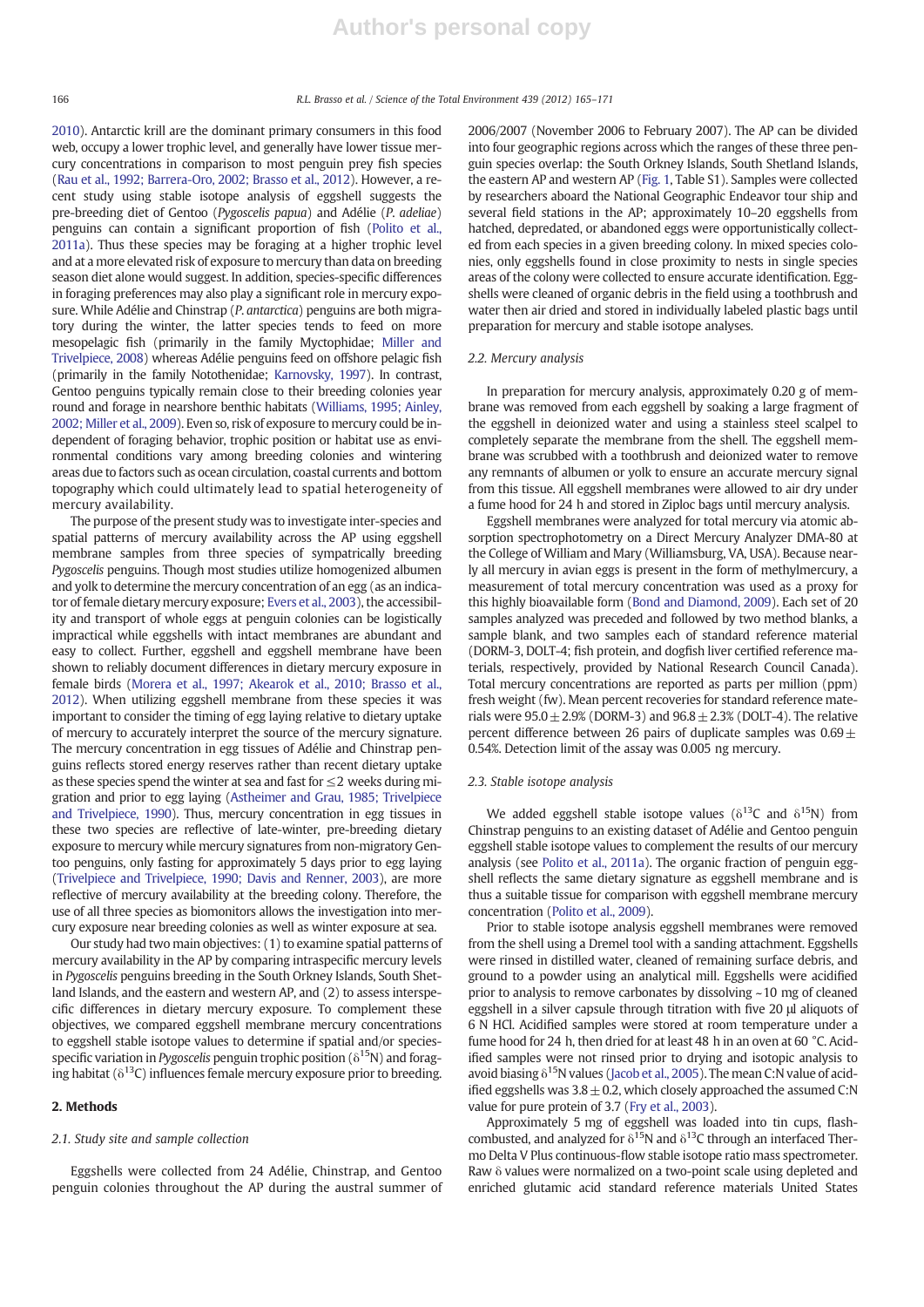

Fig. 1. (a) Antarctic Peninsula; (b,c) locations of 24 breeding colonies of Adélie, Chinstrap, and Gentoo penguins from which eggshells were collected in the eastern Antarctic Peninsula (1-5), South Orkney Islands (6-7), South Shetland Islands (8-14), and western Antarctic Peninsula (15-24) during the 2006/2007 austral summer. See Table S1 for corresponding site names for each breeding colony.

Geological Survey (USGS)-40 ( $\delta^{13}$ C: −26.389 + 0.042;  $\delta^{15}$ N: −4.5 + 0.1) and USGS-41 ( $\delta^{13}$ C: 37.626  $\pm$  0.049;  $\delta^{15}$ N: 47.6  $\pm$  0.2). Sample precision based on duplicate standard and sample materials was 0.1% and 0.2% for  $\delta^{13}$ C and  $\delta^{15}$ N, respectively. Stable isotope abundances are expressed using a δ notation in per-milliliter units (‰) based on the following equation:  $\delta X = [(R_{sample}/R_{standard})-1]*1000$ ; where X is <sup>15</sup>N, and R is the corresponding ratio of  ${}^{15}N$ :<sup>14</sup>N or  ${}^{13}C$ :<sup>12</sup>C. The R<sub>standard</sub> value was based on Vienna PeeDee Belemnite (VPDB) for 13C and atmospheric  $N_2$  for  $15N$ .

#### 2.4. Statistical analysis

Mercury concentrations were log transformed to produce data with a more normalized distribution; log-transformed values were used in all statistical analyses described below. Comparisons of mercury concentration in eggshell membranes and  $\delta^{13}C$  and  $\delta^{15}N$  of eggshells were conducted by grouping samples by species (Adélie, Gentoo, and Chinstrap) and region (South Orkneys, South Shetlands, eastern AP, and western AP) in separate univariate ANOVAs with 1 factor and 10 levels (1 level for each species/region combination as not all species were present in each region) using SPSS software (version 16.0; Chicago, IL). Tukey's HSD was used for post hoc comparisons. This design allowed for comparison among species within each region as well as with conspecifics among regions.

We used a generalized linear modeling approach (Proc GLM) to investigate the relative influence of species, region, trophic position  $(\delta^{15}N)$ , and foraging habitat  $(\delta^{13}C)$  on mercury concentration using SAS (Version 9.1, SAS Institute 1999). We parameterized a global model using log transformed mercury as the dependent variable, species and region as grouped factors,  $\delta^{15}N$  and  $\delta^{13}C$  as covariates, and all two-way interaction terms. All possible model subsets of our global model were compared using Akaike Information Criteria (AIC; Akaike, 1973). The model with the lowest AIC score was selected as the model most strongly supported by the data. Models with ΔAIC scores (difference in AIC between a given model and the model with the lowest  $AIC$ )  $\leq$  2.0 were considered competitive with the most strongly supported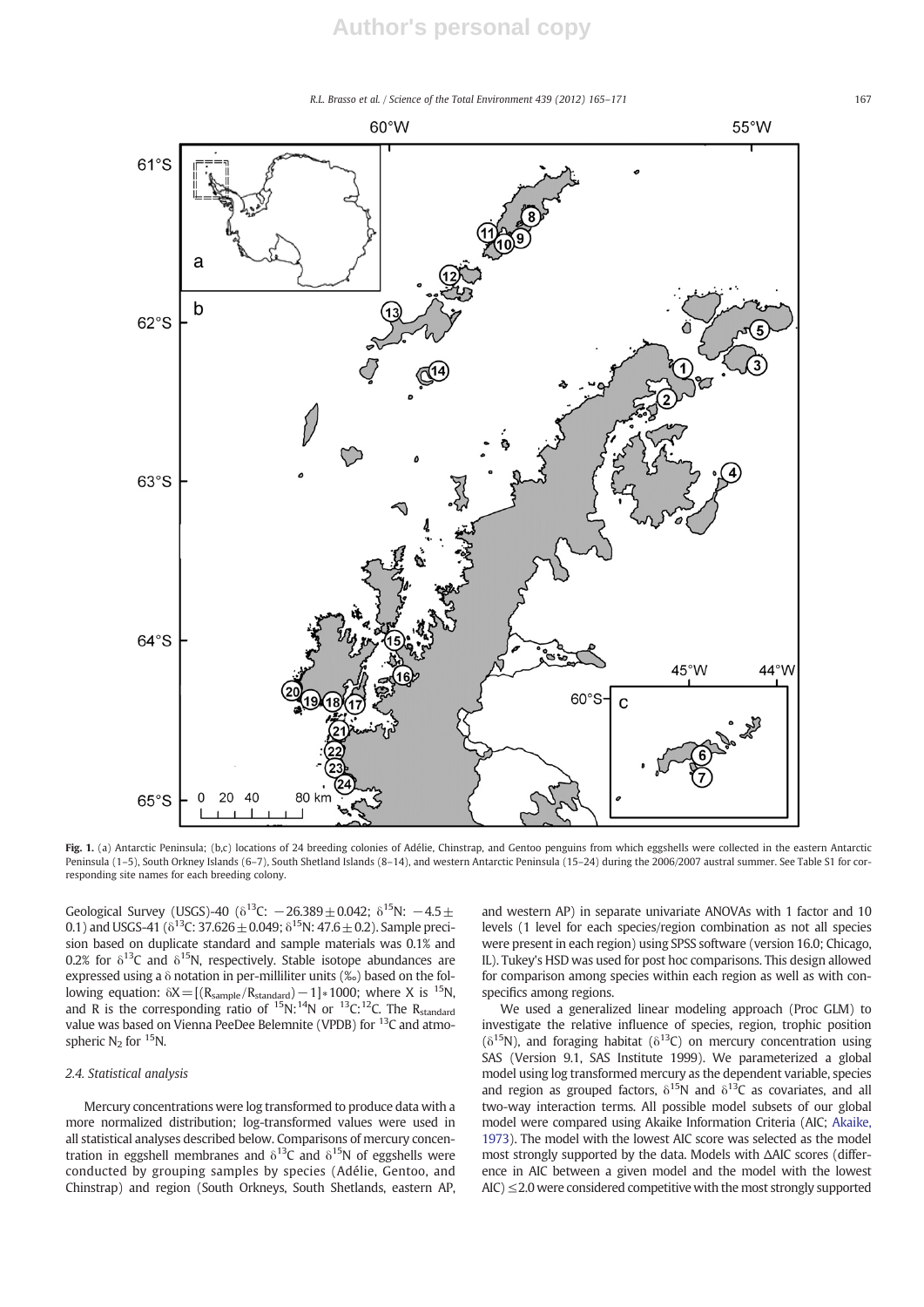model and any model with a ΔAIC ≤10.0 was considered well supported. Model fits were further assessed by AIC weight  $(\omega_i)$  which is a measure of the relative likelihood that a given model is the best among a set of models fitted (Burnham and Anderson, 2002). As not all species were present in each region the effects of species and region were potentially confounded. Therefore, we did not assess model subsets that included both species and region as factors or their interaction. All means are presented  $+$  SD and statistical significance was defined at  $p<0.05$ .

#### 3. Results

# 3.1. Intra- and interspecific variation in eggshell membrane mercury concentration

Significant differences in mercury were detected among species/ region combinations ( $F_{9,457}$  = 37.69, p<0.001; Table 1). However, post-hoc comparisons indicated that only Chinstrap penguins showed significant differences in mercury across the three regions in which they were sampled. Mercury in Chinstrap penguins breeding in the South Orkney Islands was significantly lower than Chinstraps in the South Shetland Islands and the western AP (Table 1). In contrast, for both Gentoo and Adélie penguins no differences in eggshell membrane mercury concentration were detected across sampling regions. When averaged across all regions, Chinstrap penguins  $(0.070 \pm 1.000)$ 0.056 ppm) generally had higher eggshell membrane mercury concentrations than Gentoo  $(0.016 + 0.016$  ppm) and Adélie penguins  $(0.023 \pm 0.020$  ppm; Fig. 2). Furthermore, when examined within regions inter-specific comparisons found that Chinstrap penguins had higher mercury concentrations than Gentoo and Adélie penguins in two of the three regions of the AP in which they overlap (Table 1). No differences in mercury were detected between Adélie and Gentoo penguins in the South Shetland Islands or the eastern AP, while mercury concentrations in Adélie penguins were significantly higher than Gentoo penguins in the western AP (Table 1).

#### 3.2. Intra- and interspecific variation in eggshell stable isotope values

Significant differences in eggshell  $\delta^{15}N$  and  $\delta^{13}C$  values were detected among species/region combinations ( $\delta^{15}N$ : F<sub>9,457</sub> = 9.93, p<0.001;  $\delta^{13}C$ :  $F_{9,457}$ =47.65, p<0.001). Adélie penguin eggshell  $\delta^{15}N$  and  $\delta^{13}C$  values

#### Table 1

Mean mercury concentrations,  $\delta^{15}N$  and  $\delta^{13}C$  values for *Pygoscelis* penguins in four major regions of the Antarctic Peninsula during the 2006/2007 austral summer. # Sites indicates the number of breeding colonies sampled for each species in a given region;  $n =$  sample size (number of eggs). Groups that do not share at least one superscripted letter within a column are significantly different for the variable in question based on Tukey's HSD  $(p<0.05)$ .

| Region, species             | # Sites | n  | $Hg$ (ppm)                      | $\delta^{15}N$ (%)           | $\delta^{13}C$ (%)            |  |  |
|-----------------------------|---------|----|---------------------------------|------------------------------|-------------------------------|--|--|
| South Orkney Islands        |         |    |                                 |                              |                               |  |  |
| Adélie penguin              | 2       | 30 | $0.028 + 0.016^b$               | $8.3 \pm 0.8$ <sup>abc</sup> | $-24.8 + 0.5^{\rm a}$         |  |  |
| Chinstrap penguin           | 1       | 14 | $0.018 + 0.010^{ab}$            | $9.2 + 0.9^d$                | $-24.1 + 0.4^{\rm bc}$        |  |  |
| South Shetland Islands      |         |    |                                 |                              |                               |  |  |
| Adélie penguin              | 1       | 15 | $0.015 \pm 0.008$ <sup>ab</sup> | $7.9 + 0.5^{\text{a}}$       | $-24.5+0.4^{ab}$              |  |  |
| Chinstrap penguin           | 5       | 69 | $0.083 + 0.054$ <sup>c</sup>    | $8.8 + 0.7$ <sup>cd</sup>    | $-24.1+0.6^{\rm bc}$          |  |  |
| Gentoo penguin              | 6       | 84 | $0.015 + 0.009$ <sup>ab</sup>   | $8.7 + 0.8$ <sub>bcd</sub>   | $-23.5+0.5^{\text{de}}$       |  |  |
|                             |         |    |                                 |                              |                               |  |  |
| Eastern Antarctic Peninsula |         |    |                                 |                              |                               |  |  |
| Adélie penguin              | 5       | 73 | $0.019 + 0.017^{ab}$            | $8.2 + 0.6^{ab}$             | $-24.8 + 0.6^{\rm a}$         |  |  |
| Gentoo penguin              | 1       | 14 | $0.025 + 0.017^{ab}$            | $8.6 + 0.7$ <sup>bcd</sup>   | $-24.5+0.5^{ab}$              |  |  |
| Western Antarctic Peninsula |         |    |                                 |                              |                               |  |  |
| Adélie penguin              | 5       | 74 | $0.026 + 0.022$ <sup>ab</sup>   | $8.9 + 0.6$ <sup>cd</sup>    | $-23.9 \pm 0.5$ <sup>cd</sup> |  |  |
| Chinstrap penguin           | 1       | 10 | $0.052 \pm 0.049$ <sup>c</sup>  | $8.4 + 0.5$ <sup>abc</sup>   | $-24.4+0.2$ <sup>abc</sup>    |  |  |
| Gentoo penguin              | 6       | 74 | $0.013 + 0.009a$                | $8.9 + 0.7$ <sup>cd</sup>    | $-23.3+0.5^e$                 |  |  |

were higher in the western AP relative to other regions, while Gentoo penguin eggshell  $\delta^{13}$ C values were higher in the South Shetland Islands relative to other regions (Table 1). Gentoo penguin eggshell  $\delta^{15}N$  values did not differ among regions. Chinstrap penguin eggshell  $\delta^{15}N$  values were higher in the South Orkney Islands relative to the western AP, while  $\delta^{13}$ C values did not differ across sampling regions. When averaged across all regions, eggshell  $\delta^{15}$ N values were similar among species (Chinstrap:  $8.8 \pm 0.7\%$ ; Gentoo:  $8.8 \pm 0.7\%$ ; Adélie:  $8.5 \pm 0.7\%$ ; Fig. 2) while  $\delta^{13}$ C values were slightly higher in Gentoo penguins ( $-23.5\pm$ 0.6‰) relative to Chinstrap ( $-24.1 \pm 0.5$ ‰) and Adélie penguins  $(-24.4 \pm 0.7\%)$ ; Fig. 2). Within regions, interspecific comparisons found that Adélie penguins breeding in the South Orkney and South Shetlands Islands had significantly lower  $\delta^{15}N$  values than Gentoo and/or Chinstrap penguins in these two regions (Table 1). However, interspecific variation in eggshell  $\delta^{13}$ C values was more complex with differences observed within three of the four regions examined (Table 1).



Fig. 2. Mean eggshell membrane mercury and eggshell  $\delta^{15}N$  (top) and  $\delta^{13}C$  (bottom) concentrations for the three species of Pygoscelis penguins breeding in the Antarctic Peninsula during the austral summer of 2006/2007. Error bars indicate  $\pm$  SD.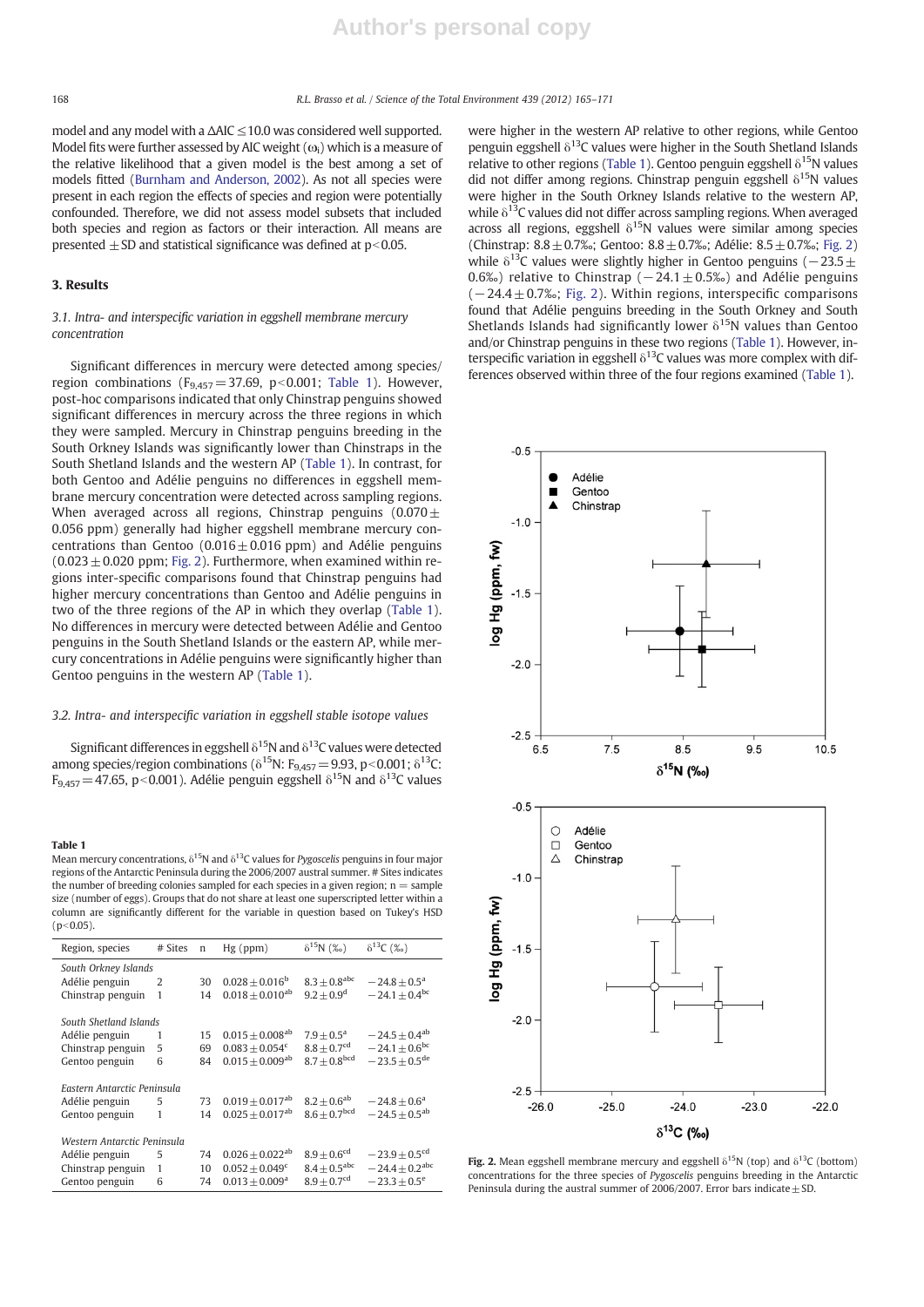3.3. Effects of species, region, trophic position, and foraging habitat on mercury concentration

The model for mercury concentration most strongly supported by the data included species as the sole factor (Table 2). Species was also a significant predictor of eggshell membrane mercury concentration  $(F_{2,457} = 5.12$  to 113.35, p<0.003 in all models) in all of the other GLMs that received support (Table 2; ΔAIC ≤ 10). In these five models relationships between mercury concentration and  $\delta^{15}N$  or  $\delta^{13}C$  were not significant ( $F_{1,457}=0.24$  to 1.77, p > 0.18 in all models), though two models included a significant interaction term (species∗ $\delta^{15}N$ : F<sub>2,457</sub> = 5.02 to 5.45,  $p<0.01$  in both models). To investigate this interaction further, linear regression analyses were conducted for each species with mercury as the dependent variable and  $\delta^{15}N$  as the independent variable. Only for Adélie penguins was a significant relationship found between  $\delta^{15}N$  and mercury ( $R^2=0.05$ ,  $p=0.003$ ); however, the low  $R^2$  value suggests that the model provides little explanatory power.

#### 4. Discussion

# 4.1. Regional homogeneity of mercury in the AP

The present study represents the first large-scale assessment of mercury availability in the marine food web surrounding the Antarctic Peninsula. With few exceptions, to be discussed herein, mercury concentrations were fairly homogeneous throughout the AP in 2006/2007 suggesting little spatial variation in the risk of exposure to dietary mercury in this marine food web. As a non-migratory species Gentoo penguins provided a true regional assessment of mercury in the present study. Gentoo penguins forage within 25 km of their breeding colony year round (Davis and Renner, 2003; Tanton et al., 2004) and it is highly unlikely that the foraging ranges of Gentoo penguins in each region would overlap. Thus, the lack of significant differences in mercury concentrations in this species coupled with the similar trophic level of diet  $(\delta^{15}N)$  observed among regions suggests homogeneity of mercury availability at a regional scale throughout the AP. However, some small-scale variability in mercury within regions may exist as in one case (Biscoe Point, Anvers Island) differences in mercury concentrations across Gentoo penguin breeding colonies were statistically significant (Table S1). For Gentoo penguins, breeding locations are often in close proximity and individuals from multiple breeding colonies within a region can share foraging grounds (e.g. Petermann Island (15) and Pleneau Island (13) within the western AP; Fig. 1). Owing to these factors, breeding colony was used only as an organizational construct during sample collection rather than as a means of assessing spatial variation in mercury in the AP.

In contrast, Adélie and Chinstrap penguins spend the pre-breeding months away from their colonies and therefore their eggshell membrane mercury concentrations are likely relatively independent of breeding

#### Table 2

Summary of AIC model selection statistics used to investigate the influence of species, diet ( $\delta^{15}$ N), and foraging habitat ( $\delta^{13}$ C) on mercury concentration in *Pygoscelis* penguins. ΔAIC is the difference in AIC score between a given model and the model with the lowest AIC score. AIC weight indicates the relative percent support for each the model. Only models with a ΔAIC≤10.0 are reported.

| Model structure                                                        | AIC.   | AAIC. | AIC weight<br>$(\omega_i)$ |
|------------------------------------------------------------------------|--------|-------|----------------------------|
| Species                                                                | 249.50 | 0.00  | 0.71                       |
| Species, $\delta^{15}$ N, species $\delta^{15}$ N                      | 252.80 | 3.30  | 0.14                       |
| Species, $\delta^{15}N$                                                | 254.10 | 4.60  | 0.07                       |
| Species, $\delta^{13}C$                                                | 254.90 | 5.40  | 0.05                       |
| Species, $\delta^{15}N$ , $\delta^{13}C$ , Species $\ast \delta^{15}N$ | 256.70 | 7.20  | 0.02                       |
| Species, $\delta^{15}$ N, $\delta^{13}$ C                              | 259.10 | 9.60  | 0.01                       |

colony location. These two migratory species offer insight into overwinter mercury exposure over a broader geographic area during the late-winter period prior to their return to breeding colonies. For example, recent studies have suggested that there may be two distinct overwintering populations of Adélie penguins in the AP: one population breeding along the western AP and wintering in the Bellingshausen Sea and the other breeding in the South Orkney Islands, South Shetland Islands, and eastern AP wintering in the Weddell Sea (see review in Polito et al., 2011a). Therefore, if a significant degree of regional heterogeneity in mercury existed, differences in over-winter mercury uptake would be expected between Adélie penguins in the western AP and the other three regions. However, despite over-wintering in geographically distinct regions of the AP, exposure to dietary mercury appeared to be homogeneous in Adélie penguins breeding across all four regions of the AP.

Only in the Chinstrap penguin did mercury concentrations differ among regions; Chinstrap penguins in the South Orkney Islands had lower mercury than those in the South Shetland Islands and western AP. It is possible that the pre-breeding ranges of colonies from the South Orkney Islands and other regions of the AP do not overlap or that the sampling of only a single breeding site within the South Orkney Islands and western AP biased our ability to identify regional level trends. Further, individual Chinstrap penguins within a breeding colony often employ divergent migratory strategies: short-distance migration remaining  $\geq$  70 km from the breeding colony or long-distance migration northeast into open water along the Scotia Arc (Trivelpiece et al., 2007). A higher prevalence of individual level variability in migratory behaviors in Chinstrap penguins could explain their generally higher degree of within-site variation in eggshell membrane mercury concentrations relative to their congeners.

It is unlikely that the lower mercury concentration in Chinstrap penguins sampled in the South Orkney Islands was the result of foraging at a lower trophic position as the eggshell  $\delta^{15}N$  value, and thus trophic level of diet, at this site was among the highest in this study (Table 1). Further, no differences were detected in foraging habitat use, as inferred by  $\delta^{13}$ C, for Chinstrap penguins in these three regions. At this time it is unclear why mercury concentrations in Chinstrap penguins in the South Orkney Islands appear lower than those in the South Shetland Islands and western AP, especially as this pattern was not detected in Adélie or Gentoo penguins. Sampling from additional sites and years within each region may provide insight into the validity of this finding and allow for the investigation of inter-annual variation in mercury in this marine food web.

# 4.2. Interspecific differences in dietary mercury uptake

Overall, mercury concentrations in Gentoo and Adélie penguins did not differ, though Chinstrap penguins generally had higher mercury concentrations than their congeners. A previous study with Gentoo penguins found albumen mercury concentration to be representative of whole egg mercury and positively correlated with the mercury concentration found in eggshell membranes (Brasso et al., 2012). Brasso et al. (2012) documented eggs with average albumen mercury concentrations of 0.16 ppm to have corresponding eggshell membrane mercury concentrations of 0.01 ppm, similar to the concentrations found in the present study. Therefore, the mercury concentrations we observed in this study likely fall below reported adverse effect levels reported for whole eggs (moderate risk 0.60– 1.30 ppm, high risk 1.30–2.00 ppm; Evers et al., 2003). As such, the interspecific differences in mercury discussed herein are unlikely to be biologically relevant (i.e., causing significant reproductive or developmental impairment; Evers et al., 2003, 2008). However, it is worth considering these interspecific differences to gain a better understanding of the factors governing mercury exposure in the AP marine food web.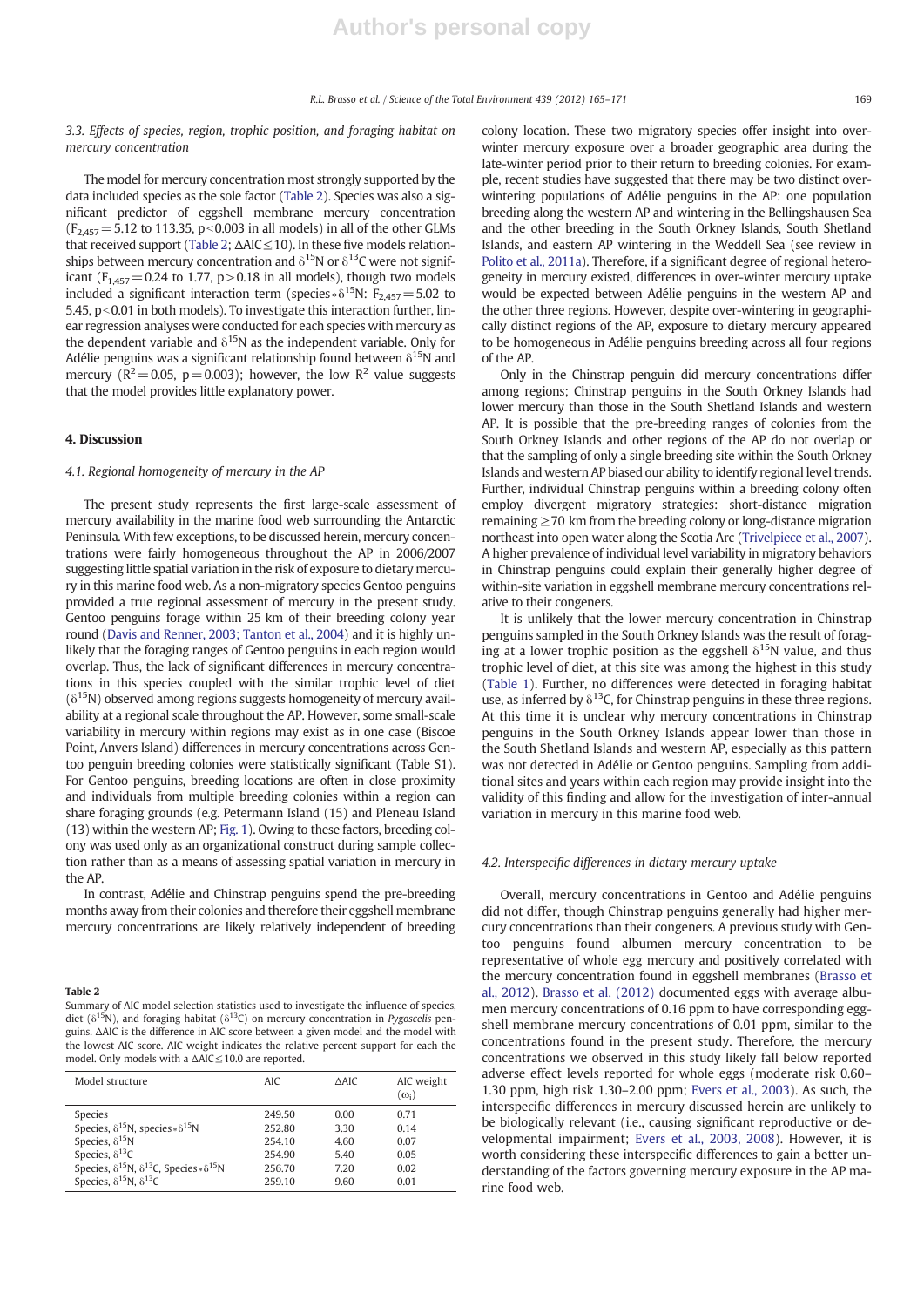#### 170 R.L. Brasso et al. / Science of the Total Environment 439 (2012) 165–171

There were no clear intra- or interspecific relationships between eggshell membrane mercury concentrations and measures of penguin trophic position ( $\delta^{15}N$ ) and foraging habitat use ( $\delta^{13}C$ ). This study found that female Chinstrap penguins in the AP forage at a similar trophic position ( $\delta^{15}$ N) as their congeners. In addition, the relatively higher  $\delta^{13}$ C values observed in Gentoo penguins suggest that they forage more in benthic, inshore habitats relative to the offshore, pelagic habitats where Adélie and Chinstrap penguins are distributed prior to breeding (Cherel et al., 2007; Polito et al., 2011a). Despite foraging at a similar trophic position as Gentoo and Adélie penguins and utilizing offshore, pelagic habitats similar to Adélie penguins, Chinstrap penguins had significantly higher eggshell membrane mercury concentrations (Fig. 2). This finding was confirmed via our GLM analysis, which suggested that variation in eggshell membrane mercury concentrations were best explained by species-specific differences which were independent of regional variation, trophic position ( $\delta^{15}N$ ) and/or foraging habitat use ( $\delta^{13}C$ ).

One possible explanation for this trend of species-specific differences in mercury exposure, despite similar tissue  $\delta^{15}N$  and  $\delta^{13}C$  values, is the consumption of isotopically similar prey species that differ in mercury concentration. While all Pygoscelis penguin species in the AP consume Antarctic krill, species-specific preferences for certain size classes of krill or prey fish species could lead to differences in mercury exposure. Gentoo penguins often consume benthic fish species such as Lepidonotothen squamifrons, while Adélie penguins predominantly forage on pelagic fishes such as Pleuragramma antarcticum (Karnovsky, 1997). In contrast, Chinstrap penguins preferentially prey on myctophid fish (such as Electrona antarctica; Karnovsky, 1997) which are abundant in the mesopelagic realm of the open waters surrounding the AP (Barrera-Oro, 2002). While these three prey fish species have generally similar tissue isotopic values (Polito et al., 2011b), recent studies have found enhanced bioaccumulation of mercury by fishes in the mesopelagic relative to pelagic or epipelagic realms (Montiero et al., 1996; Choy et al., 2009). Further investigations are needed to determine if dietary exposure in Chinstrap penguins is influenced by elevated mercury concentration in myctophid species relative to other prey fish and to evaluate the importance of mercury gradients in the water column in the Antarctic pelagic marine food web.

## 4.3. Conclusions

In marine systems such as the Southern Ocean, most biologically available mercury (methylmercury) comes from current-driven transfer from coastal waters, in situ production by microbes, or from the upwelling of deep water (Cossa et al., 2011). As such, regional scale differences in circulation, currents, upwelling and primary productivity can lead to heterogeneity in methylmercury distribution which is reflected in predator tissues. For example, Ferriss and Essington (2011) found regional variability in the muscle tissue of big-eye tuna (Thunnus obesus) and yellowfin tuna (Thunnus albacares) with the highest levels occurring in the highly productive, low dissolved oxygen, upwelling waters of the eastern equatorial Pacific. As there is evidence of regional scale differences in the physical oceanography and primary production across our four study regions within the AP (Zhou et al., 2002; Thompson et al., 2009; Montes-Hugo et al., 2009) it was surprising that Pygoscelis penguin eggshell membrane mercury concentrations were fairly homogeneous throughout the Peninsula. Even so, recent attention has been given to the possibility of significant bacterial methylation of mercury in the Upper Circumpolar Deep Water in the Southern Ocean. This nutrientrich, oxygen poor water mass is transported to coastal surface waters during the spring and summer months and may function as a widespread source of mercury in the Antarctic marine food web (Cossa et al., 2011). Therefore regional-scale differences in oceanographic features may have little effect on mercury availability and distribution in this marine ecosystem relative to the likely uniform influence of atmospheric deposition and upwelling of regionally homogeneous Upper Circumpolar Deep Water.

#### Acknowledgments

Funding for this research was provided by a United States National Science Foundation Office of Polar Programs grant (Grant no. ANT 0739575) to S. Emslie, M. Polito, and W. Patterson. For their assistance with the collection of eggshell samples we thank L. Blight, I. Bullock, J. Carlson, R. Dagit, M. Drennan, S. Forrest, M. McOscar, T. Mueller, and E. Woehler from Oceanites; W. Trivelpiece, S. Trivelpiece, A. Miller, R. Orben, S. Chisolm, D. Loomis, A. Loomis, S. Kropidlowski, N. Bargmann, and S. Woods from the US AMLR program; H.-U. Ulrich and A. Fröhlich from the Friedrich Schiller University of Jena; W. Fraser, K. Gorman, and J. Blum from the Polar Oceans Research Group; and D. Briggs and M. Dunn from the British Antarctic Survey. M. Rider, Raytheon Polar Services, Linblad Expeditions, National Geographic and the expedition leaders, naturalists, officers, and crew of the 'National Geographic Endeavour' provided invaluable logistical support. J. Seminoff, C. Tobias, K. Durenberger, E. Unger, A. Hydrusko, and E. Guber provided helpful assistance with lipid extractions and stable isotope analysis. D. Cristol graciously provided the use of the direct mercury analyzer at The College of William and Mary as well as laboratory assistance from C. Ramos and M. Whitney. This work complies with, and was completed in accordance with Antarctic Conservation Acts permits provided to S.D.E. (2006‐001) and R.N. (2005–005) by the NSF.

#### References

- Ainley DG. The Adélie penguin: bellwether of climate change. New York: Columbia University Press; 2002.
- Akaike H. Information theory and an extension of the maximum likelihood principle. In: Petrov BN, Csaki F, editors. Proceedings of the Second International Symposium on Information Theory. Budapest: Akademiai Kiado; 1973. p. 267–81.
- Akearok JA, Hebert CE, Braune BM, Mallory ML. Inter- and intraclutch variation in egg mercury levels in marine birds species from the Canadian Arctic. Sci Total Environ 2010;408:836–40.
- Ancora S, Volpi V, Olmastroni S, Focardi S, Leonzio C. Assumption and elimination of trace elements by Adélie penguins from Antarctica: a preliminary study. Mar Environ Res 2002;54:341–4.
- Astheimer LB, Grau CR. The timing and energetic consequences of egg formation in the Adélie penguin. Condor 1985;87:256–8.
- Aubail A, Teilmann J, Dietz R, Rigét F, Harkonen T, Karlsson O, et al. Investigation of mercury concentrations in fur of phocid seals using stable isotopes as tracers of trophic levels and geographical regions. Polar Biol 2011;34:1411–20.
- Bargagli R, Sanchez-Hernandez JC, Monaci F, Focardi S. Environmental factors promoting bioaccumulation of Hg and Cd in Antarctic marine and terrestrial organisms. In: Davison W, Howard-Williams C, Broady P, editors. Antarctic ecosystems: models for wider ecological understanding. Christchurch: Caxton Press; 2000. p. 308–14.
- Bargagli R. Environmental contamination in Antarctic ecosystems. Sci Total Environ 2008;400:212–6.
- Barrera-Oro E. The role of fish in the Antarctic marine food web: differences between inshore and offshore waters in the southern Scotia Arc and west Antarctic Peninsula. Antarct Sci 2002;14:293–9.
- Becker PH, Gonzalez-Solis J, Behrends B, Croxall C. Feather mercury levels in seabirds at South Georgia: influence of trophic position, sex, and age. Mar Ecol Prog Ser 2002;243:261–9.
- Bond AL, Diamond AW. Total and methyl mercury concentrations in seabird feathers and eggs. Arch Environ Contam Toxicol 2009;56:286–91.
- Brasso RL, Abel S, Polito MJ. Pattern of mercury allocation into egg components is independent of dietary exposure in Gentoo penguins. Arch Environ Contam Toxicol 2012;62:494–501.
- Burnham KP, Anderson DR. Model selection and multimodel inference: a practical information-theoretic approach. New York: Springer; 2002.
- Cherel Y, Hobson KA, Guinet C, Vanpe C. Stable isotopes document seasonal changes in trophic niches and winter foraging individual specialization in diving predators from the Southern Ocean. J Anim Ecol 2007;76:826-36.
- Choy CA, Popp BN, Kaneko J, Drazen JC. The influence of depth of mercury levels in pelagic fishes and their prey. Proc Natl Acad Sci 2009;106:13865–9.
- Cossa D, Heimbürger LE, Lannuzel D, Rintoul SR, Butler ECV, Bowie AR, et al. Mercury in the Southern Ocean. Geochim Cosmochim Acta 2011;75:4037–52.
- Court GS, Davis LS, Focardi S, Bargagli R, Fossi C, Leonzio C, et al. Chlorinated hydrocarbons in the tissues of south polar skuas (Catharacta maccormicki) and Adélie penguins (Pygoscelis adeliae) from Ross Sea, Antarctica. Environ Pollut 1997;97:295–301.
- Davis LS, Renner M. Penguins. New Haven: Yale University Press; 2003.
- Evers DC, Taylor KM, Major A, Taylor RJ, Poppenga RH, Scheuhammer AM. Common loon eggs as indicators of methylmercury availability in North America. Ecotoxicology 2003;12:69–81.
- Evers DC, Savoy LJ, DeSorbo CR, Yates DE, Hanson W, Taylor KM, et al. Adverse effects from environmental mercury loads on breeding common loons. Ecotoxicology 2008;17:69–81.